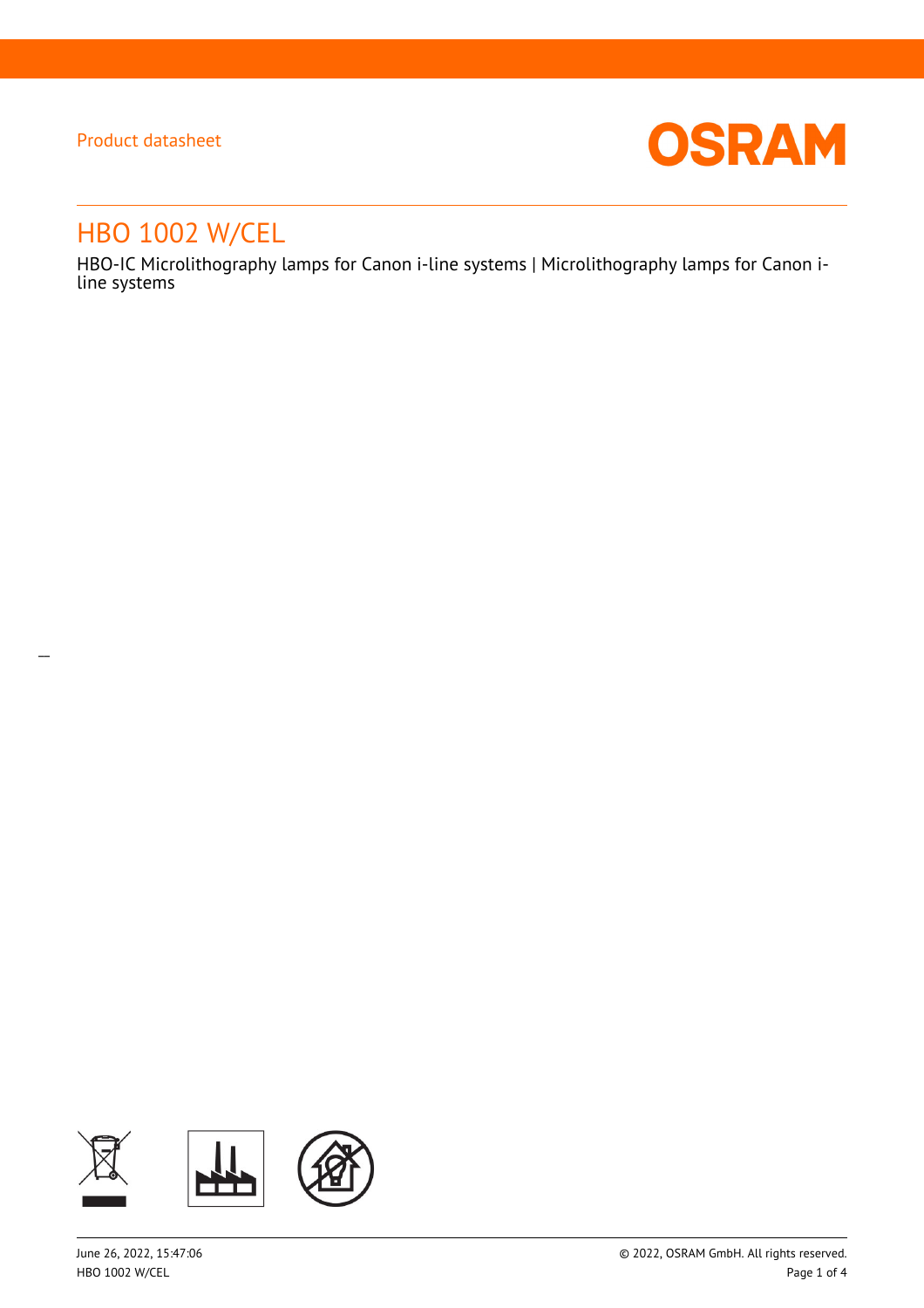# Product datasheet

#### Technical data

## **Electrical data**

| <b>Nominal current</b> | 16 A              |
|------------------------|-------------------|
| Nominal voltage        | 47.0 V            |
| Type of current        | DC                |
| Rated wattage          | 750.00 W          |
| Nominal wattage        | 750.00  1000.00 W |

## **Dimensions & weight**



| <b>Diameter</b>        | 28.0 mm          |
|------------------------|------------------|
| Length                 | 175.0 mm         |
| <b>Mounting length</b> | 157.0 mm         |
| Electrode gap cold     | $3.0 \text{ mm}$ |

#### **Additional product data**

| <b>Product remark</b> | Also available with 1,500 h lifespan: HBO 1002 W/CL<br>(4050300324005)/Obtainable in Europe, Singapore<br>and Japan only through Canon/Lamp suitable for<br>pulsed operation between 7001000 W/Maximum<br>permissible power 750 W for constant power<br>operation |
|-----------------------|-------------------------------------------------------------------------------------------------------------------------------------------------------------------------------------------------------------------------------------------------------------------|
|                       |                                                                                                                                                                                                                                                                   |

## **Capabilities**

1) Anode underneath

## **Environmental information**

## **Information according Art. 33 of EU Regulation (EC) 1907/2006 (REACh)**

**Date of Declaration** 01-04-2022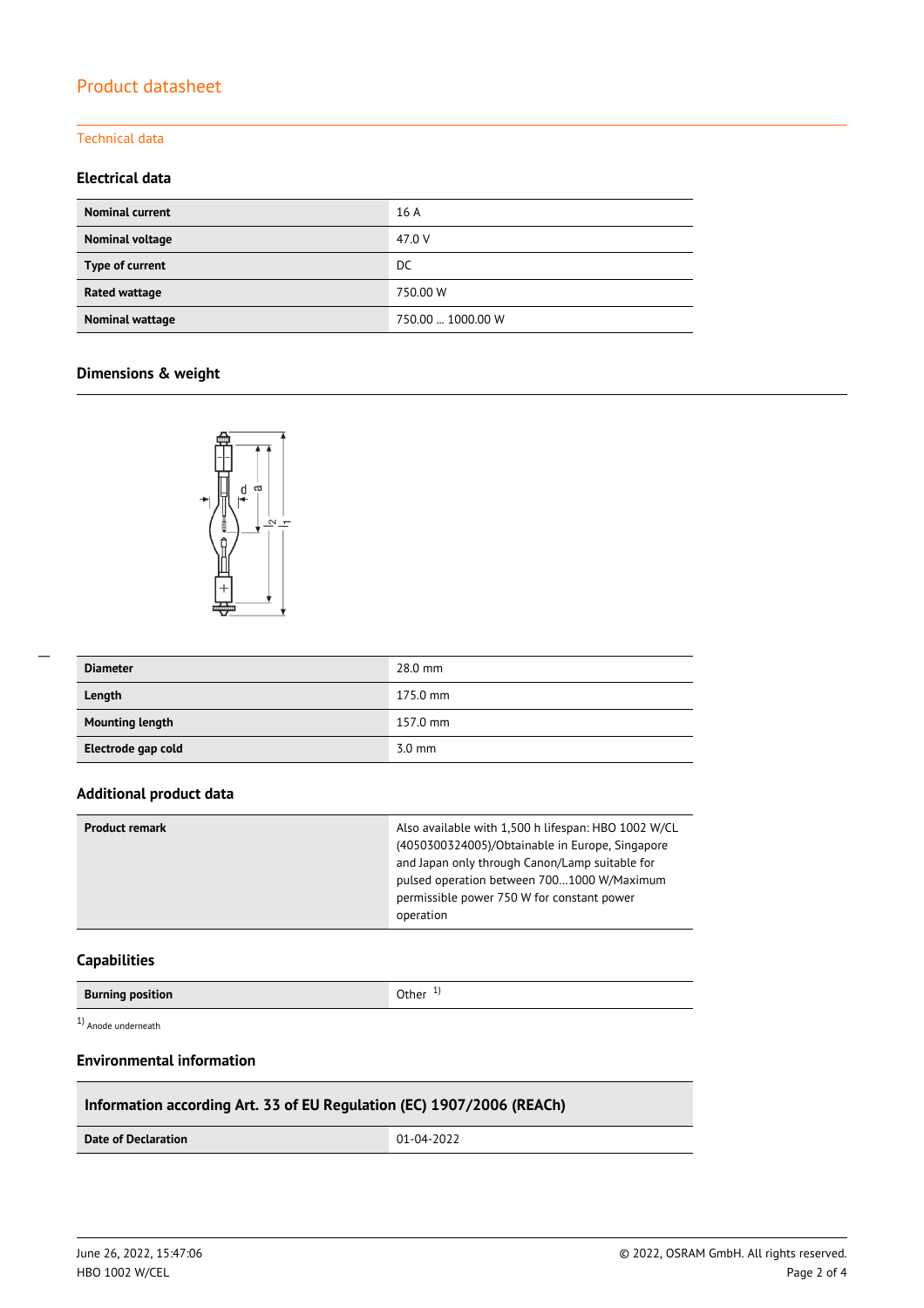# Product datasheet

| <b>Primary Article Identifier</b> | 4050300412634                                                                                         |
|-----------------------------------|-------------------------------------------------------------------------------------------------------|
| Candidate List Substance 1        | Lead                                                                                                  |
| CAS No. of substance 1            | 7439-92-1                                                                                             |
| <b>Safe Use Instruction</b>       | The identification of the Candidate List substance is<br>sufficient to allow safe use of the article. |
| Declaration No. in SCIP database  | 5EC6FF55-9EF7-453C-AF73-6D14AD4C8C6B                                                                  |

\_\_